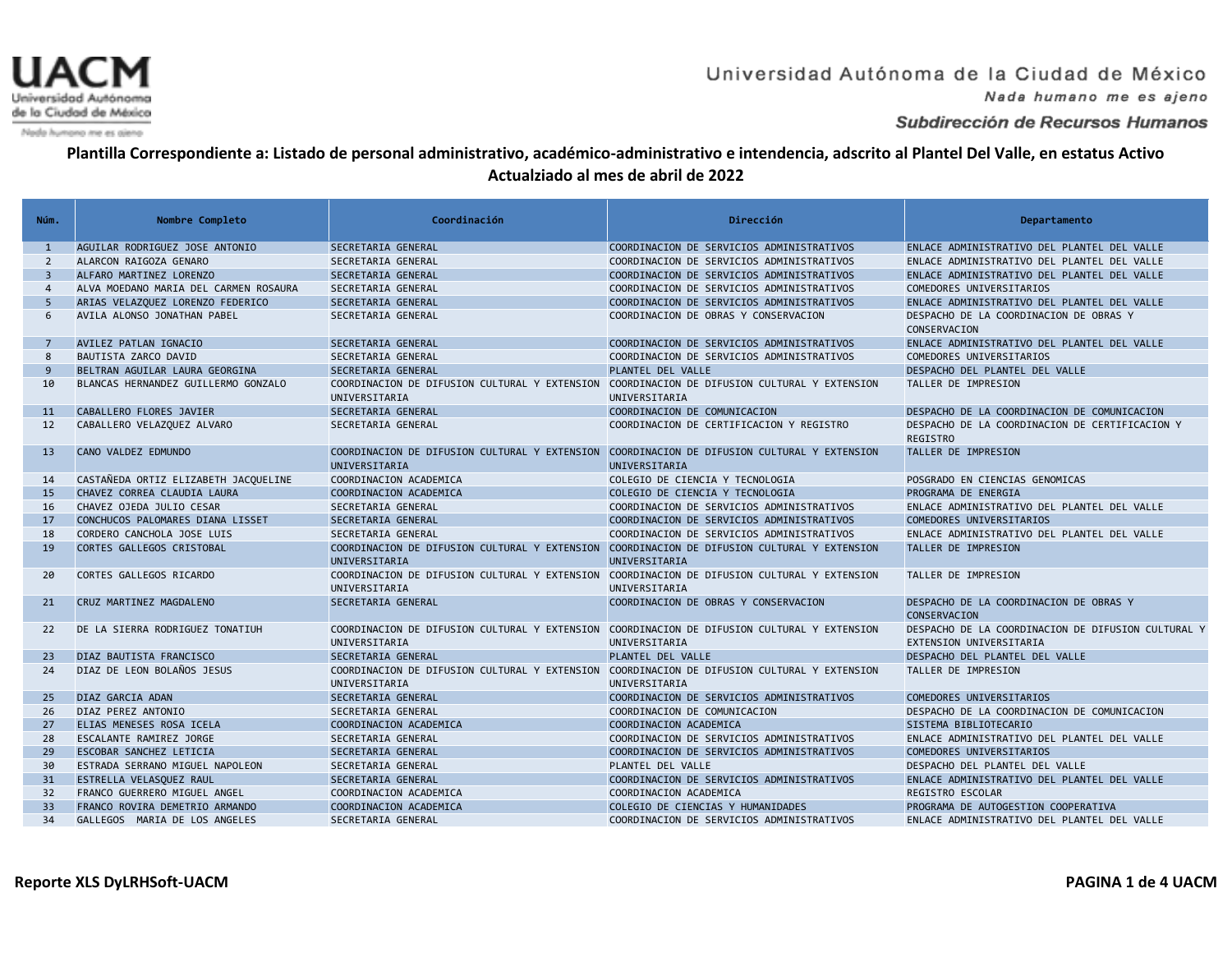

Nada humano me es ajeno

#### Subdirección de Recursos Humanos

| Núm. | Nombre Completo                    | Coordinación                                                                                                 | Dirección                                                      | Departamento                                                                  |
|------|------------------------------------|--------------------------------------------------------------------------------------------------------------|----------------------------------------------------------------|-------------------------------------------------------------------------------|
| 35   | GARCIA HERNANDEZ JOSE LUIS         | COORDINACION ACADEMICA                                                                                       | COLEGIO DE HUMANIDADES Y CIENCIAS SOCIALES                     | CENTRO ACADEMICO DE LA MEMORIA DE NUESTRA AMERICA<br>(CAMENA)                 |
| 36   | GARCIA LOPEZ MARIA DE LOURDES      | SECRETARIA GENERAL                                                                                           | COORDINACION DE SERVICIOS ADMINISTRATIVOS                      | ENLACE ADMINISTRATIVO DEL PLANTEL DEL VALLE                                   |
| 37   | GARCIA NAVA MARIA ISABEL           | COORDINACION ACADEMICA                                                                                       | COLEGIO DE HUMANIDADES Y CIENCIAS SOCIALES                     | DESPACHO DEL COLEGIO DE HUMANIDADES Y CIENCIAS<br><b>SOCIALES</b>             |
| 38   | GARCIA PEREZ LUZ AMALIA            | SECRETARIA GENERAL                                                                                           | COORDINACION DE OBRAS Y CONSERVACION                           | DESPACHO DE LA COORDINACION DE OBRAS Y<br>CONSERVACION                        |
| 39   | GIL AGUILAR PRISCILLA NOEMI        | SECRETARIA GENERAL                                                                                           | COORDINACION DE SERVICIOS ESTUDIANTILES                        | DESPACHO DE LA COORDINACION DE SERVICIOS<br>ESTUDIANTILES                     |
| 40   | GOMEZ OLIVER BETTINA TERESA        | COORDINACION ACADEMICA                                                                                       | COLEGIO DE HUMANIDADES Y CIENCIAS SOCIALES                     | CENTRO ACADEMICO DE LA MEMORIA DE NUESTRA AMERICA<br>(CAMENA)                 |
| 41   | GONZALEZ GARCIA YURI               | COORDINACION DE DIFUSION CULTURAL Y EXTENSION COORDINACION DE DIFUSION CULTURAL Y EXTENSION<br>UNIVERSITARIA | UNIVERSITARIA                                                  | TALLER DE IMPRESION                                                           |
| 42   | GONZALEZ GOMEZ JOSE ISAIAS         | COORDINACION DE DIFUSION CULTURAL Y EXTENSION COORDINACION DE DIFUSION CULTURAL Y EXTENSION<br>UNIVERSITARIA | UNIVERSITARIA                                                  | DESPACHO DE LA COORDINACION DE DIFUSION CULTURAL Y<br>EXTENSION UNIVERSITARIA |
| 43   | GONZALEZ GONZALEZ ALAIN JONATHAN   | SECRETARIA GENERAL                                                                                           | COORDINACION DE SERVICIOS ADMINISTRATIVOS                      | ENLACE ADMINISTRATIVO DEL PLANTEL DEL VALLE                                   |
| 44   | GONZALEZ MARTINEZ GABRIELA         | COORDINACION ACADEMICA                                                                                       | COLEGIO DE HUMANIDADES Y CIENCIAS SOCIALES                     | MAESTRIA EN DEFENSA Y PROMOCION DE LOS DERECHOS<br><b>HUMANOS</b>             |
| 45   | GONZALEZ REYES MARIGELL            | SECRETARIA GENERAL                                                                                           | COORDINACION DE SERVICIOS ADMINISTRATIVOS                      | ENLACE ADMINISTRATIVO DEL PLANTEL DEL VALLE                                   |
| 46   | GRANADOS VELAZQUEZ ENRIQUE         | SECRETARIA GENERAL                                                                                           | COORDINACION DE SERVICIOS ADMINISTRATIVOS                      | ENLACE ADMINISTRATIVO DEL PLANTEL DEL VALLE                                   |
| 47   | GRIJALVA VEGA FRANCISCO JOSE       | COORDINACION DE DIFUSION CULTURAL Y EXTENSION<br>UNIVERSITARIA                                               | COORDINACION DE DIFUSION CULTURAL Y EXTENSION<br>UNIVERSITARIA | DESPACHO DE LA COORDINACION DE DIFUSION CULTURAL Y<br>EXTENSION UNIVERSITARIA |
| 48   | <b>GUERRA JAIME MARTHA</b>         | COORDINACION ACADEMICA                                                                                       | COLEGIO DE CIENCIAS Y HUMANIDADES                              | DESPACHO DEL COLEGIO DE CIENCIAS Y HUMANIDADES                                |
| 49   | GUTIERREZ VIVAS DANNA GABRIELA     | COORDINACION ACADEMICA                                                                                       | COLEGIO DE CIENCIA Y TECNOLOGIA                                | POSGRADO EN CIENCIAS GENOMICAS                                                |
| 50   | HERNANDEZ BRIGIDO JUAN CARLOS      | SECRETARIA GENERAL                                                                                           | COORDINACION DE OBRAS Y CONSERVACION                           | DESPACHO DE LA COORDINACION DE OBRAS Y<br>CONSERVACION                        |
| 51   | HERNANDEZ DE LA CRUZ OLGA NOHEMI   | COORDINACION ACADEMICA                                                                                       | COLEGIO DE CIENCIA Y TECNOLOGIA                                | POSGRADO EN CIENCIAS GENOMICAS                                                |
| 52   | HERNANDEZ JIMENEZ JOSE             | SECRETARIA GENERAL                                                                                           | COORDINACION DE SERVICIOS ADMINISTRATIVOS                      | ENLACE ADMINISTRATIVO DEL PLANTEL DEL VALLE                                   |
| 53   | HERNANDEZ JIMENEZ MARIA DE JESUS   | SECRETARIA GENERAL                                                                                           | COORDINACION DE SERVICIOS ADMINISTRATIVOS                      | ENLACE ADMINISTRATIVO DEL PLANTEL DEL VALLE                                   |
| 54   | HERNANDEZ LEAL MARIO ALBERTO       | COORDINACION DE DIFUSION CULTURAL Y EXTENSION COORDINACION DE DIFUSION CULTURAL Y EXTENSION<br>UNIVERSITARIA | UNIVERSITARIA                                                  | TALLER DE IMPRESION                                                           |
| 55   | HERNANDEZ TORRES NORMA HILDA       | SECRETARIA GENERAL                                                                                           | COORDINACION DE SERVICIOS ADMINISTRATIVOS                      | ENLACE ADMINISTRATIVO DEL PLANTEL DEL VALLE                                   |
| 56   | HERRERA VILLALOBOS BRENDA VERENICE | COORDINACION ACADEMICA                                                                                       | COLEGIO DE CIENCIA Y TECNOLOGIA                                | POSGRADO EN CIENCIAS GENOMICAS                                                |
| 57   | JACOBO GUTIERREZ IVAN ANDREY       | COORDINACION ACADEMICA                                                                                       | COORDINACION ACADEMICA                                         | SISTEMA BIBLIOTECARIO                                                         |
| 58   | JIMENEZ CALERO MARIA CRISTINA      | COORDINACION ACADEMICA                                                                                       | COLEGIO DE HUMANIDADES Y CIENCIAS SOCIALES                     | CENTRO ACADEMICO DE LA MEMORIA DE NUESTRA AMERICA<br>(CAMENA)                 |
| 59   | LOPEZ GARCIA JUAN ANTONIO          | COORDINACION ACADEMICA                                                                                       | COORDINACION ACADEMICA                                         | SISTEMA BIBLIOTECARIO                                                         |
| 60   | LOZANO SUAREZ JOEL                 | SECRETARIA GENERAL                                                                                           | COORDINACION DE INFORMATICA Y DE<br>TELECOMUNICACIONES         | DESPACHO DE LA COORDINACION DE INFORMATICA Y DE<br>TELECOMUNICACIONES         |
| 61   | MANJARREZ MIRANDA MA. FELIX        | SECRETARIA GENERAL                                                                                           | COORDINACION DE SERVICIOS ADMINISTRATIVOS                      | ENLACE ADMINISTRATIVO DEL PLANTEL DEL VALLE                                   |
| 62   | MARTINEZ BENITEZ MAXIMO BERTO      | COORDINACION ACADEMICA                                                                                       | COLEGIO DE CIENCIA Y TECNOLOGIA                                | POSGRADO EN CIENCIAS GENOMICAS                                                |
| 63   | MARTINEZ GONZALEZ MARIO ALBERTO    | COORDINACION DE DIFUSION CULTURAL Y EXTENSION COORDINACION DE DIFUSION CULTURAL Y EXTENSION<br>UNIVERSITARIA | UNIVERSITARIA                                                  | TALLER DE IMPRESION                                                           |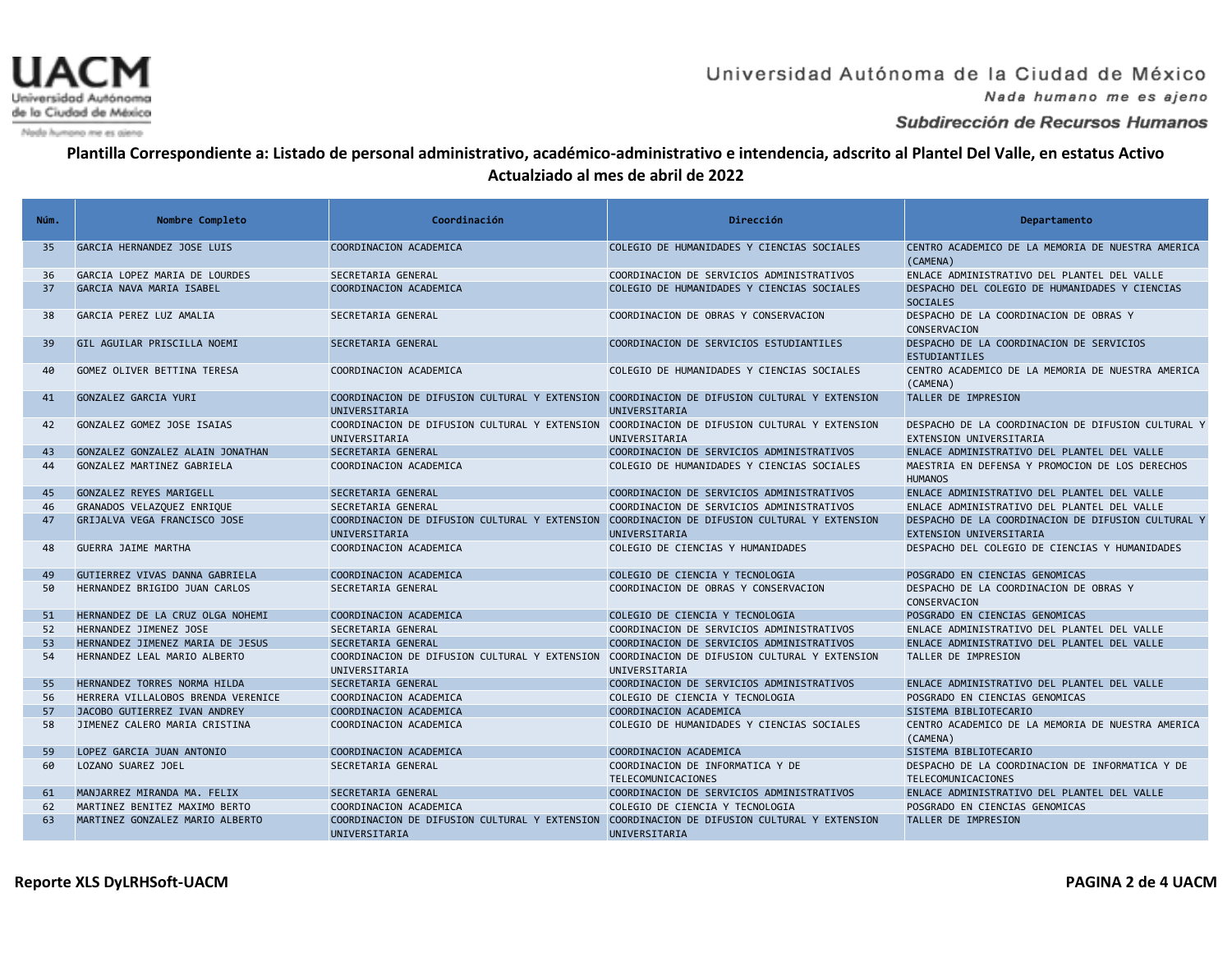

Nada humano me es ajeno

### Subdirección de Recursos Humanos

| Núm. | Nombre Completo                   | Coordinación                                                                                                 | Dirección                                                      | Departamento                                                                  |
|------|-----------------------------------|--------------------------------------------------------------------------------------------------------------|----------------------------------------------------------------|-------------------------------------------------------------------------------|
| 64   | MARTINEZ JIMENEZ ZUELIKA          | SECRETARIA GENERAL                                                                                           | PLANTEL DEL VALLE                                              | DESPACHO DEL PLANTEL DEL VALLE                                                |
| 65   | MARTINEZ LOPEZ JOSE               | COORDINACION DE DIFUSION CULTURAL Y EXTENSION COORDINACION DE DIFUSION CULTURAL Y EXTENSION<br>UNIVERSITARIA | UNIVERSITARIA                                                  | TALLER DE IMPRESION                                                           |
| 66   | MARTINEZ LUNA GEOVANNA            | SECRETARIA GENERAL                                                                                           | COORDINACION DE SERVICIOS ADMINISTRATIVOS                      | ENLACE ADMINISTRATIVO DEL PLANTEL DEL VALLE                                   |
| 67   | MARTINEZ SANCHEZ ALFREDO          | <b>SECRETARIA GENERAL</b>                                                                                    | COORDINACION DE SERVICIOS ADMINISTRATIVOS                      | ENLACE ADMINISTRATIVO DEL PLANTEL DEL VALLE                                   |
| 68   | MAY ARIAS CEVERO                  | COORDINACION DE DIFUSION CULTURAL Y EXTENSION COORDINACION DE DIFUSION CULTURAL Y EXTENSION<br>UNIVERSITARIA | UNIVERSITARIA                                                  | TALLER DE IMPRESION                                                           |
| 69   | MEAVE VILLASENOR MIGUEL ANGEL     | SECRETARIA GENERAL                                                                                           | COORDINACION DE OBRAS Y CONSERVACION                           | DESPACHO DE LA COORDINACION DE OBRAS Y<br>CONSERVACION                        |
| 70   | MENDOZA GUZMAN EDILBERTO ANGEL    | COORDINACION ACADEMICA                                                                                       | COLEGIO DE CIENCIAS Y HUMANIDADES                              | CENTRO DE ESTUDIOS SOBRE LA CIUDAD                                            |
| 71   | MONTIEL SANCHEZ DAVID             | <b>SECRETARIA GENERAL</b>                                                                                    | COORDINACION DE OBRAS Y CONSERVACION                           | DESPACHO DE LA COORDINACION DE OBRAS Y<br>CONSERVACION                        |
| 72   | MOYA VELAZQUEZ MARIA ROSALIA      | SECRETARIA GENERAL                                                                                           | COORDINACION DE SERVICIOS ADMINISTRATIVOS                      | ENLACE ADMINISTRATIVO DEL PLANTEL DEL VALLE                                   |
| 73   | NARVAEZ JERONIMO OSCAR DANIEL     | SECRETARIA GENERAL                                                                                           | COORDINACION DE SERVICIOS ADMINISTRATIVOS                      | ENLACE ADMINISTRATIVO DEL PLANTEL DEL VALLE                                   |
| 74   | NAVARRETE GUTIERREZ MIGUEL ANGEL  | COORDINACION DE DIFUSION CULTURAL Y EXTENSION<br>UNIVERSITARIA                                               | COORDINACION DE DIFUSION CULTURAL Y EXTENSION<br>UNIVERSITARIA | TALLER DE IMPRESION                                                           |
| 75   | NAVARRO OLGUIN GABINO             | COORDINACION DE DIFUSION CULTURAL Y EXTENSION COORDINACION DE DIFUSION CULTURAL Y EXTENSION<br>UNIVERSITARIA | UNIVERSITARIA                                                  | DESPACHO DE LA COORDINACION DE DIFUSION CULTURAL Y<br>EXTENSION UNIVERSITARIA |
| 76   | PADILLA BARBERI ALFREDO           | COORDINACION ACADEMICA                                                                                       | COLEGIO DE CIENCIA Y TECNOLOGIA                                | POSGRADO EN CIENCIAS GENOMICAS                                                |
| 77   | PADILLA HERNANDEZ ELIZABETH       | COORDINACION ACADEMICA                                                                                       | COLEGIO DE HUMANIDADES Y CIENCIAS SOCIALES                     | POSGRADO DE HUMANIDADES Y CIENCIAS SOCIALES                                   |
| 78   | PALACIOS MARTINEZ EDGAR           | SECRETARIA GENERAL                                                                                           | PLANTEL DEL VALLE                                              | DESPACHO DEL PLANTEL DEL VALLE                                                |
| 79   | PEREZ NAVARRETE ARELI YACELIN     | SECRETARIA GENERAL                                                                                           | COORDINACION DE SERVICIOS ADMINISTRATIVOS                      | DESPACHO DE LA COORDINACION DE SERVICIOS<br><b>ADMINISTRATIVOS</b>            |
| 80   | PRECERO MOJICA ROGELIO            | SECRETARIA GENERAL                                                                                           | COORDINACION DE SERVICIOS ADMINISTRATIVOS                      | ENLACE ADMINISTRATIVO DEL PLANTEL DEL VALLE                                   |
| 81   | PULIDO REGALADO SONIA ESTRELLA    | SECRETARIA GENERAL                                                                                           | COORDINACION DE SERVICIOS ESTUDIANTILES                        | DESPACHO DE LA COORDINACION DE SERVICIOS<br>ESTUDIANTILES                     |
| 82   | RAMIREZ CUENCA HECTOR ENRIQUE     | SECRETARIA GENERAL                                                                                           | COORDINACION DE INFORMATICA Y DE<br>TELECOMUNICACIONES         | DESPACHO DE LA COORDINACION DE INFORMATICA Y DE<br>TELECOMUNICACIONES         |
| 83   | REYES RODRIGUEZ ALEJANDRO         | COORDINACION ACADEMICA                                                                                       | COLEGIO DE CIENCIAS Y HUMANIDADES                              | DESPACHO DEL COLEGIO DE CIENCIAS Y HUMANIDADES                                |
| 84   | RIVERA YOLANDA                    | SECRETARIA GENERAL                                                                                           | COORDINACION DE SERVICIOS ADMINISTRATIVOS                      | ENLACE ADMINISTRATIVO DEL PLANTEL DEL VALLE                                   |
| 85   | RODRIGUEZ REYES ENRIQUE           | COORDINACION DE DIFUSION CULTURAL Y EXTENSION<br>UNIVERSITARIA                                               | COORDINACION DE DIFUSION CULTURAL Y EXTENSION<br>UNIVERSITARIA | TALLER DE IMPRESION                                                           |
| 86   | RODRIGUEZ SERRANO EDITH IVONNE    | COORDINACION ACADEMICA                                                                                       | COLEGIO DE CIENCIAS Y HUMANIDADES                              | MAESTRIA EN EDUCACION AMBIENTAL                                               |
| 87   | ROMERO PAREDES NORMA ARACELI      | COORDINACION ACADEMICA                                                                                       | COLEGIO DE CIENCIAS Y HUMANIDADES                              | CENTRO DE ESTUDIOS SOBRE LA CIUDAD                                            |
| 88   | SANCHEZ DOMINGUEZ FATIMA CATALINA | COORDINACION ACADEMICA                                                                                       | COLEGIO DE CIENCIA Y TECNOLOGIA                                | POSGRADO EN CIENCIAS GENOMICAS                                                |
| 89   | SANCHEZ MARTINEZ ERNESTO          | SECRETARIA GENERAL                                                                                           | COORDINACION DE OBRAS Y CONSERVACION                           | DESPACHO DE LA COORDINACION DE OBRAS Y<br>CONSERVACION                        |
| 90   | SANCHEZ MORALES RUBEN             | SECRETARIA GENERAL                                                                                           | COORDINACION DE COMUNICACION                                   | DESPACHO DE LA COORDINACION DE COMUNICACION                                   |
| 91   | SANTANA MATA ELIZABETH            | SECRETARIA GENERAL                                                                                           | COORDINACION DE SERVICIOS ADMINISTRATIVOS                      | ENLACE ADMINISTRATIVO DEL PLANTEL DEL VALLE                                   |
| 92   | SARMIENTO GONZALEZ VIVIANA        | COORDINACION ACADEMICA                                                                                       | COLEGIO DE CIENCIA Y TECNOLOGIA                                | POSGRADO EN CIENCIAS GENOMICAS                                                |
| 93   | SILVA ROLDAN MARCO EFREN          | <b>SECRETARIA GENERAL</b>                                                                                    | COORDINACION DE OBRAS Y CONSERVACION                           | DESPACHO DE LA COORDINACION DE OBRAS Y<br>CONSERVACION                        |